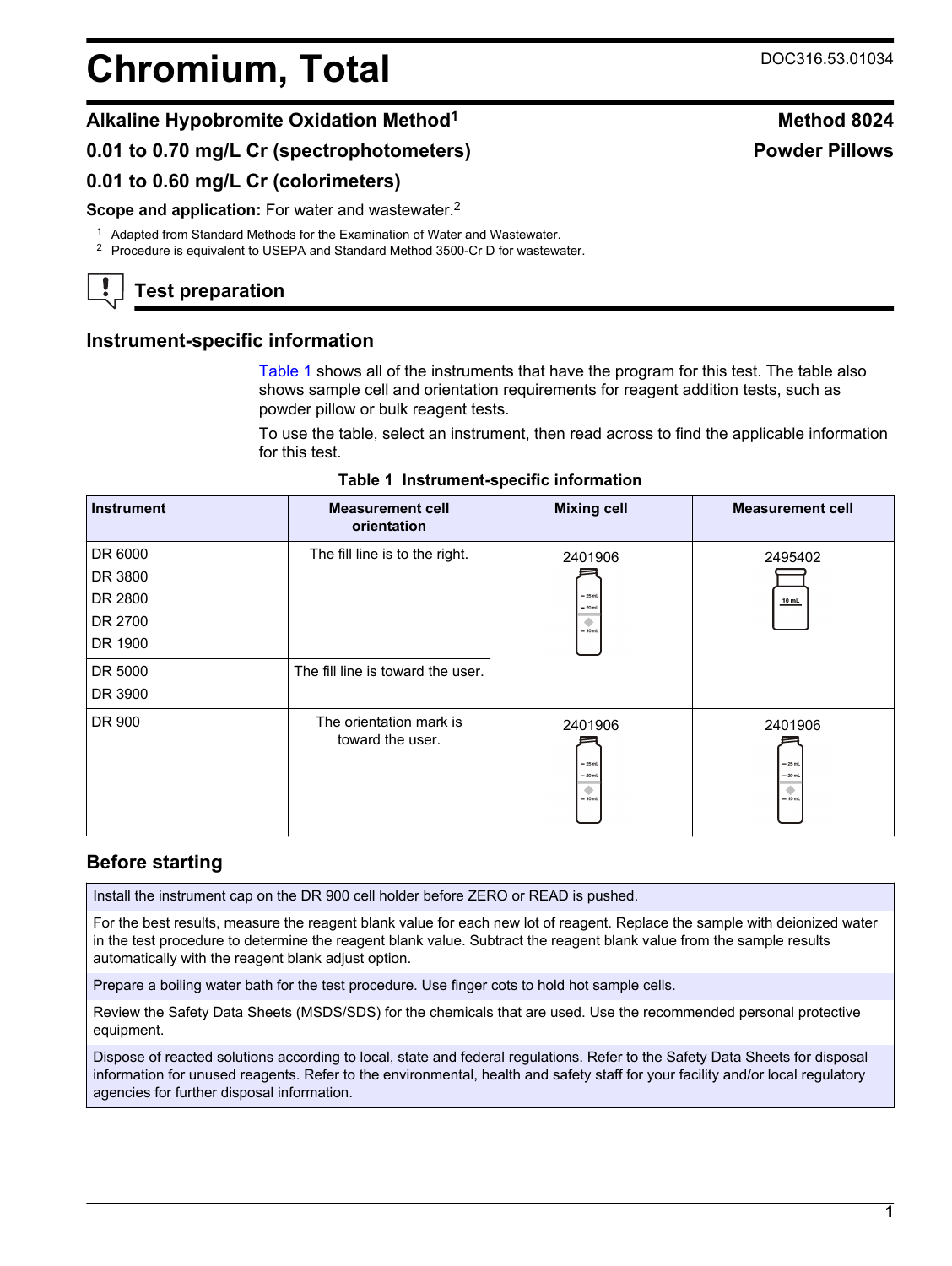#### **Items to collect**

| <b>Description</b>                                                                                                                                   | Quantity |
|------------------------------------------------------------------------------------------------------------------------------------------------------|----------|
| Acid Reagent Powder Pillow                                                                                                                           |          |
| ChromaVer <sup>®</sup> 3 Chromium Reagent Powder Pillow, 25-mL                                                                                       |          |
| Chromium 1 Reagent Powder Pillow                                                                                                                     |          |
| Chromium 2 Reagent Powder Pillow                                                                                                                     |          |
| Hot plate                                                                                                                                            |          |
| Water bath and rack                                                                                                                                  |          |
| Finger cots                                                                                                                                          | 1 pair   |
| Sample cell for mixing (For information about sample cells, adapters or light shields, refer to<br>Instrument-specific information on page 1.)       |          |
| Sample cells for measurement (For information about sample cells, adapters or light shields,<br>refer to Instrument-specific information on page 1.) | 2        |

Refer to [Consumables and replacement items](#page-5-0) on page 6 for order information.

#### **Sample collection and storage**

- Collect samples in clean glass or plastic bottles that have been cleaned with 6 N (1:1) hydrochloric acid and rinsed with deionized water.
- To preserve samples for later analysis, adjust the sample pH to less than 2 with concentrated nitric acid (approximately 2 mL per liter). No acid addition is necessary if the sample is tested immediately.
- Keep the preserved samples at room temperature for a maximum of 6 months.
- Before analysis, adjust the pH to 4 with 5 N sodium hydroxide solution.
- Correct the test result for the dilution caused by the volume additions.

#### **Powder pillow procedure (alkaline hypobromite oxidation method)**



**1.** Start program **100 Chromium, Total**. For information about sample cells, adapters or light shields, refer to [Instrument](#page-0-1)[specific information](#page-0-1) on page 1.



**2.** Fill a **25**‑**mL** sample cell with 25 mL of sample



**3. Prepare the sample:** Add the contents of one Chromium 1 Reagent Powder Pillow.



**4.** Swirl to mix.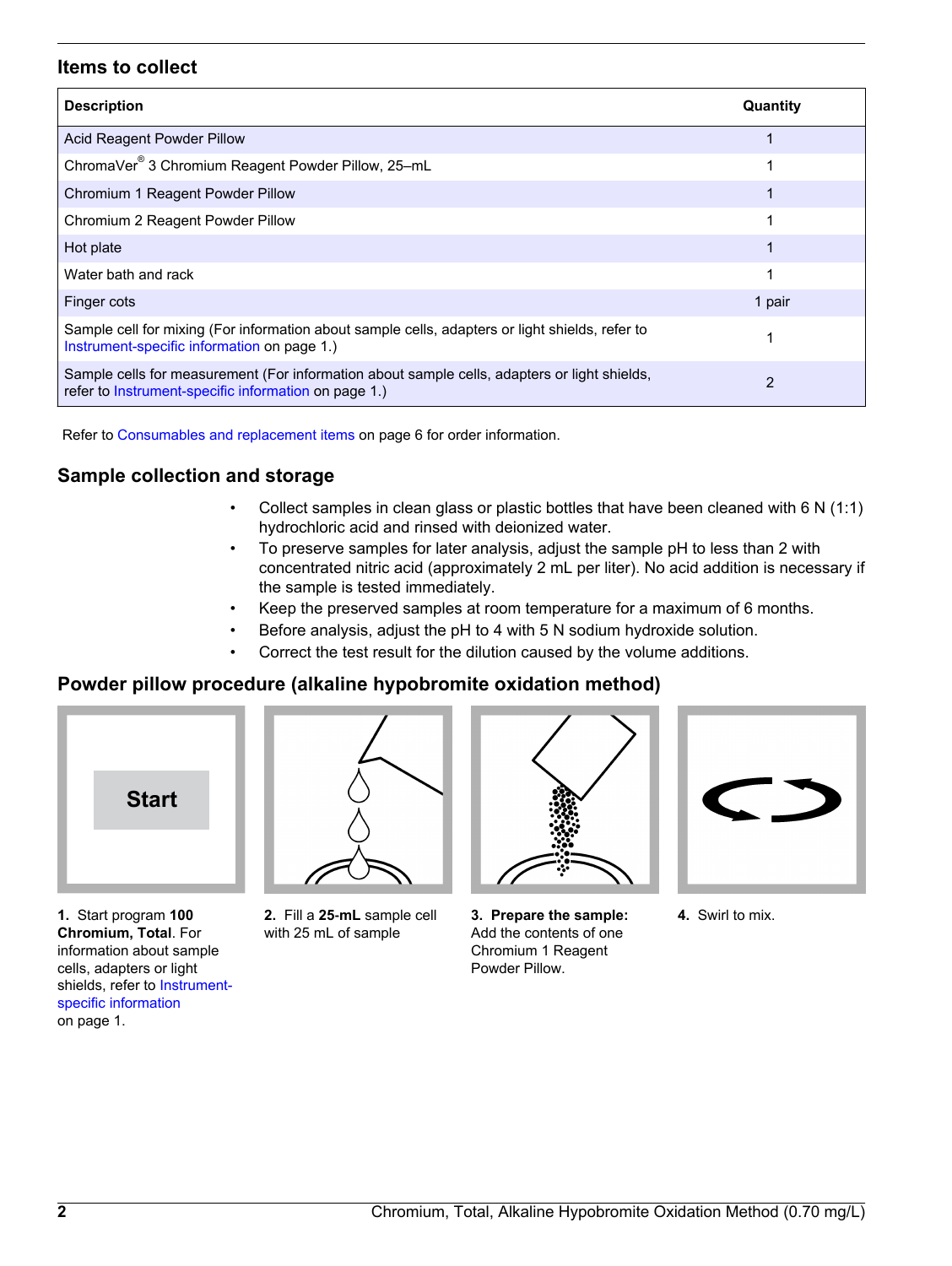

**5.** Keep the sample cell cap off. Put the prepared sample in a boiling water bath.



**6.** Start the instrument timer. A 5‑minute reaction time starts.



**7.** When the timer expires, remove the prepared sample from the water bath. Put the cap on. Use running water to cool the sample cell to 25 °C.



**8.** Add the contents of one Chromium 2 Reagent Powder Pillow.



**9.** Put the stopper on the sample cell. Invert the sample cell to mix.



**10.** Add the contents of one Acid Reagent Powder Pillow.





**11.** Swirl to mix. **12.** Add the contents of one ChromaVer 3 Chromium Reagent Powder Pillow.





**13.** Swirl to mix. **14.** Start the instrument timer. A 5‑minute reaction time starts.



**15.** During the reaction, pour 10 mL from the mixing bottle into a sample cell for measurement. This is the **prepared sample**.

*Note: Ignore this step for analysis with the DR 900 because the mixing cell and the measurement cell are the same.*



**16. Prepare the blank:** When the timer expires, fill the second measurement cell with 10 mL of the original sample.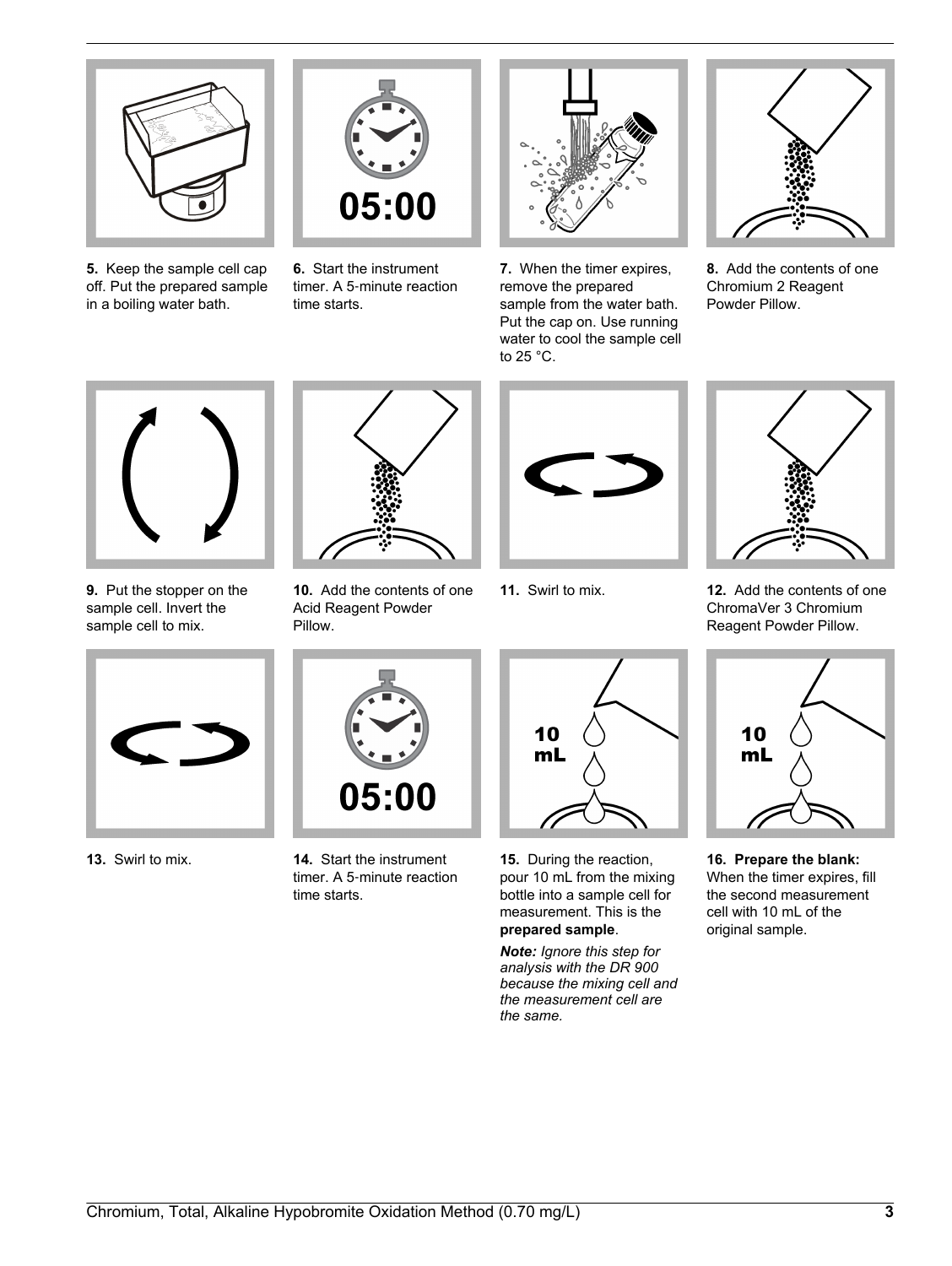

**17.** Clean the blank sample cell.





**18.** Insert the blank into the cell holder.



**21.** Insert the prepared sample into the cell holder. **22.** Push **READ**. Results show in mg/L Cr.

# **Interferences**

| <b>Interfering substance</b>                    | Interference level                                                                                                                                                                                                                   |
|-------------------------------------------------|--------------------------------------------------------------------------------------------------------------------------------------------------------------------------------------------------------------------------------------|
| Organic material                                | May inhibit complete oxidation of trivalent chromium. If high levels of organic material are present,<br>digestion may be required. Complete the analysis as described in this procedure on the digested<br>sample.                  |
| Turbidity                                       | For turbid samples, use the test procedure to prepare a 25-mL blank in the same way as the<br>prepared sample, but do not the add the ChromaVer 3 Chromium Reagent Powder Pillow. Use this<br>prepared blank to zero the instrument. |
| Highly buffered samples<br>or extreme sample pH | Can prevent the correct pH adjustment (of the sample) by the reagents. Sample pretreatment may<br>be necessary.                                                                                                                      |

# **Accuracy check**

#### **Standard additions method (sample spike)**

Use the standard additions method (for applicable instruments) to validate the test procedure, reagents and instrument and to find if there is an interference in the sample. Items to collect:

**Zero**

**19.** Push **ZERO**. The display shows 0.00 mg/L Cr.

- Trivalent Chromium Standard Solution, 50 mg/L Cr3+
- 5-mL volumetric pipet, Class A and pipet filler
- Mixing cylinders (4), 25 mL
- Deionized water
- Pipet, TenSette<sup>®</sup>, 0.1–1.0 mL and tips
- **1.** Prepare a 12.5 mg/L trivalent chromium standard solution as follows:
	- **a.** Use a pipet to add 5.00 mL of a 50 mg/L Cr<sup>3+</sup> standard solution into a 25-mL mixing cylinder.
	- **b.** Dilute to the 20-mL mark with deionized water. Mix well. Prepare this solution daily.



**20.** Clean the prepared sample cell.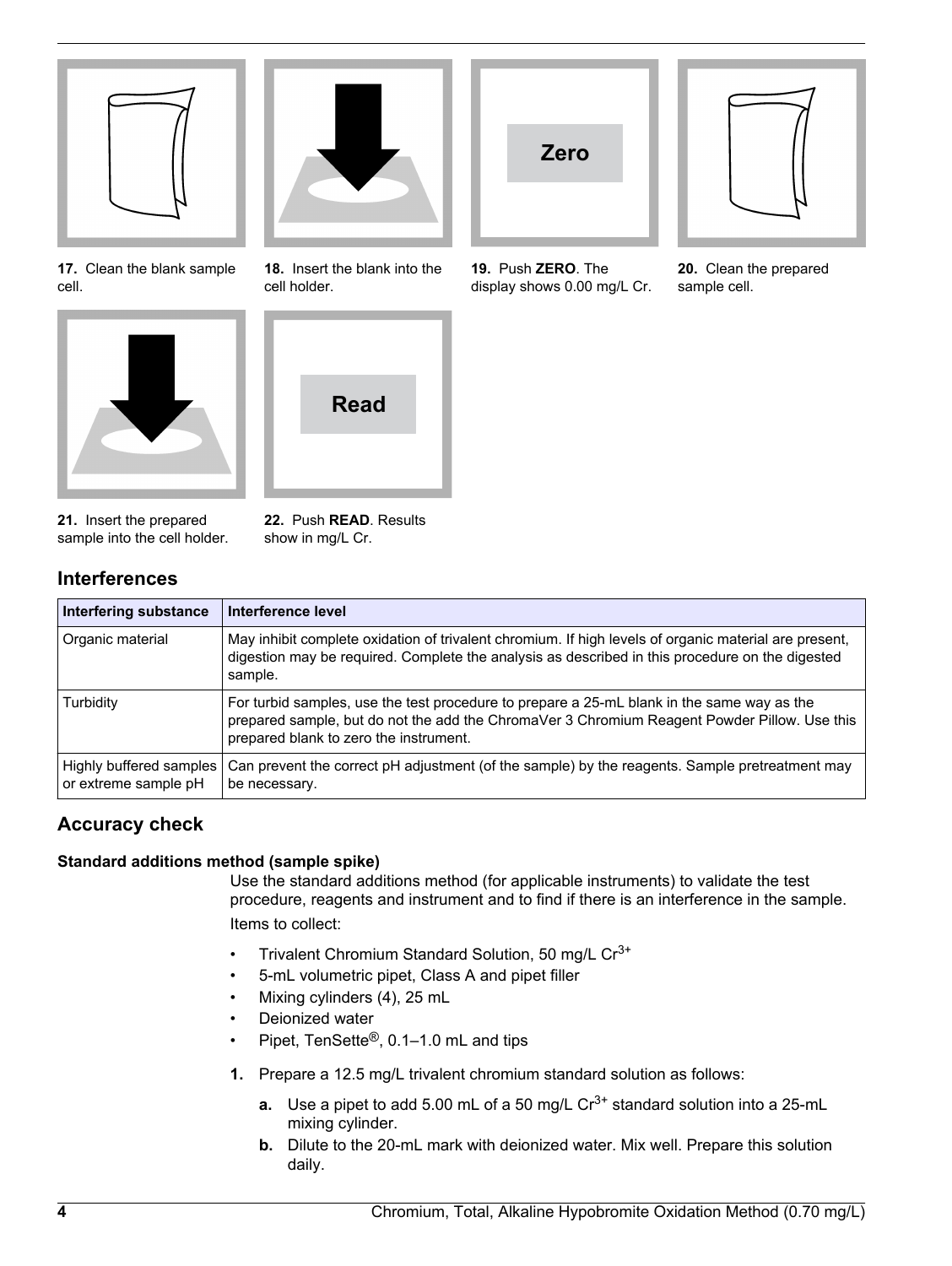- **2.** Use the test procedure to measure the concentration of the sample, then keep the (unspiked) sample in the instrument.
- **3.** Go to the Standard Additions option in the instrument menu.
- **4.** Select the values for standard concentration, sample volume and spike volumes.
- **5.** Prepare three spiked samples: use the TenSette pipet to add 0.1 mL, 0.2 mL and 0.3 mL of the prepared standard solution, respectively, to three 25-mL portions of fresh sample. Mix well.
- **6.** Use the test procedure to measure the concentration of each of the spiked samples. Start with the smallest sample spike. Measure each of the spiked samples in the instrument.
- **7.** Select **Graph** to compare the expected results to the actual results.

*Note: If the actual results are significantly different from the expected results, make sure that the sample volumes and sample spikes are measured accurately. The sample volumes and sample spikes that are used should agree with the selections in the standard additions menu. If the results are not within acceptable limits, the sample may contain an interference.*

#### **Standard solution method**

Use the standard solution method to validate the test procedure, the reagents and the instrument.

Items to collect:

- Trivalent Chromium Standard Solution, Voluette® Ampule, 50 mg/L Cr3+
- 500-mL volumetric flask, Class A
- 5-mL volumetric pipet, Class A and pipet filler safety bulb
- Deionized water
- **1.** Prepare a 0.50 mg/L trivalent chromium standard solution as follows:
	- **a.** Use a pipet to add 5.00 mL of 50 mg/L trivalent chromium standard solution into the volumetric flask.
	- **b.** Dilute to the mark with deionized water. Mix well. Prepare this solution daily.
- **2.** Use the test procedure to measure the concentration of the prepared standard solution.
- **3.** Compare the expected result to the actual result.

*Note: The factory calibration can be adjusted slightly with the standard adjust option so that the instrument shows the expected value of the standard solution. The adjusted calibration is then used for all test results. This adjustment can increase the test accuracy when there are small variations in the reagents or instruments.*

#### **Method performance**

The method performance data that follows was derived from laboratory tests that were measured on a spectrophotometer during ideal test conditions. Users can get different results under different test conditions.

| Program | <b>Standard</b>    | Precision (95% confidence interval) | <b>Sensitivity</b><br>Concentration change per 0.010 Abs change |
|---------|--------------------|-------------------------------------|-----------------------------------------------------------------|
| 100     | 0.500 mg/L Cr $\,$ | 0.47-0.53 mg/L Cr                   | $0.005$ mg/L Cr                                                 |

#### **Summary of method**

Trivalent chromium in the sample is oxidized to the hexavalent form by hypobromite ion under alkaline conditions. The sample is acidified. The total chromium content is determined by the 1,5-Diphenylcarbohydrazide method. Determine trivalent chromium by subtracting the results of a separate hexavalent chromium test from the results of the total chromium test. The measurement wavelength is 540 nm for spectrophotometers or 560 nm for colorimeters.